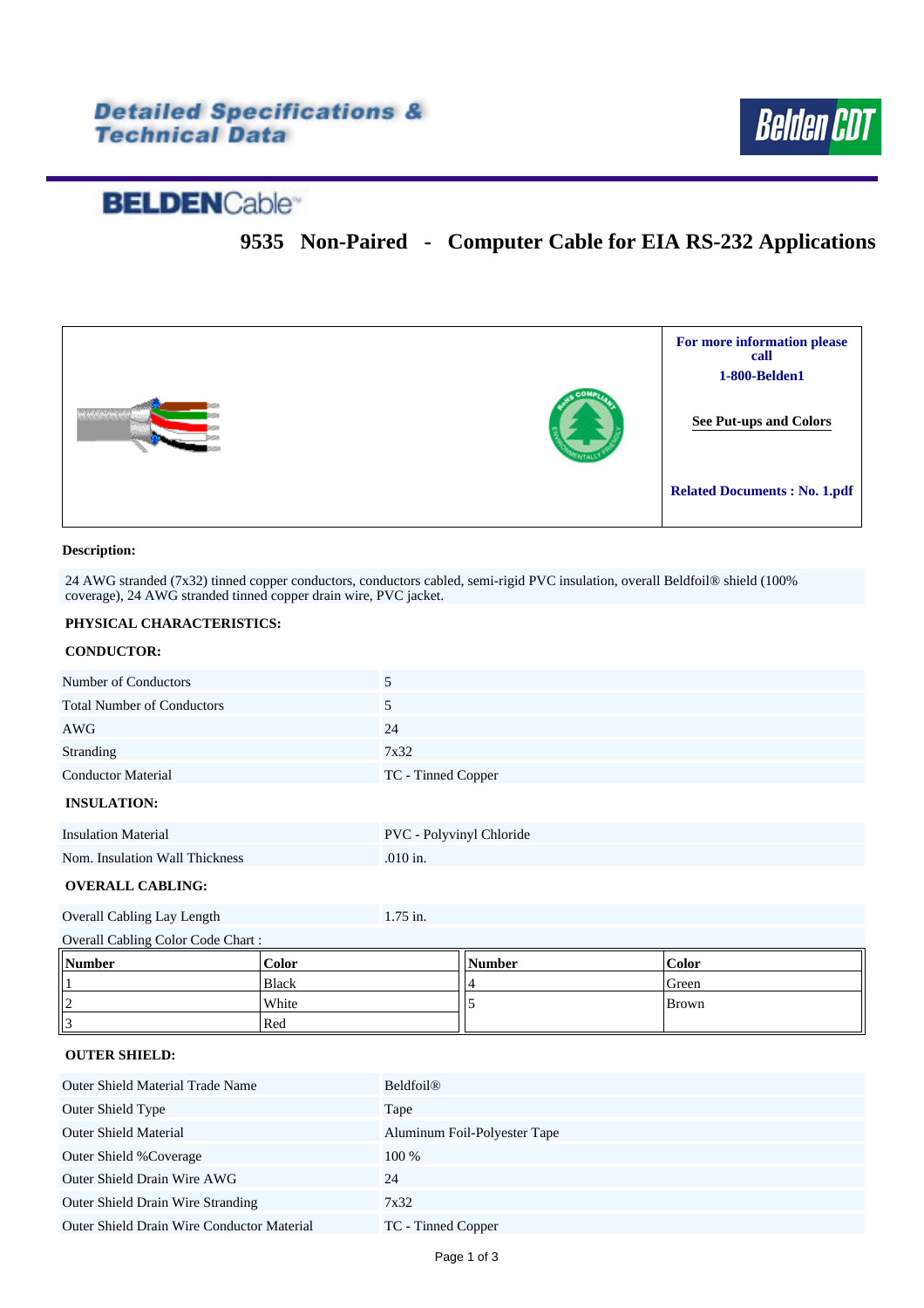# Detailed Specifications &<br>Technical Data



# **BELDEN**Cable<sup>®</sup>

**9535 Non-Paired - Computer Cable for EIA RS-232 Applications**

| <b>OUTER JACKET:</b>                             |                                                      |  |  |  |
|--------------------------------------------------|------------------------------------------------------|--|--|--|
| <b>Outer Jacket Material</b>                     | PVC - Polyvinyl Chloride                             |  |  |  |
| Outer Jacket Nominal Wall Thickness              | .032 in.                                             |  |  |  |
| <b>OVERALL NOMINAL DIAMETER:</b>                 |                                                      |  |  |  |
| <b>Overall Nominal Diameter</b>                  | .189 in.                                             |  |  |  |
| <b>MECHANICAL CHARACTERISTICS:</b>               |                                                      |  |  |  |
| <b>Operating Temperature Range</b>               | -30 $\mathrm{^{\circ}C}$ To +80 $\mathrm{^{\circ}C}$ |  |  |  |
| <b>UL Temperature Rating</b>                     | 80°C (UL AWM Style 2464)                             |  |  |  |
| <b>Bulk Cable Weight</b>                         | 21.8 lbs/1000 ft.                                    |  |  |  |
| Max. Recommended Pulling Tension                 | 27.5 lbs.                                            |  |  |  |
| Min. Bend Radius (Install)                       | 1.87 in.                                             |  |  |  |
| APPLICABLE SPECIFICATIONS AND AGENCY COMPLIANCE: |                                                      |  |  |  |
| <b>APPLICABLE STANDARDS:</b>                     |                                                      |  |  |  |
| NEC/(UL) Specification                           | <b>CMG</b>                                           |  |  |  |
| CEC/C(UL) Specification                          | <b>CMG</b>                                           |  |  |  |
| <b>AWM</b> Specification                         | UL Style 2464 (300 V 80°C)                           |  |  |  |
| EU CE Mark (Y/N)                                 | Yes                                                  |  |  |  |
| EU RoHS Compliant (Y/N)                          | Yes                                                  |  |  |  |
| EU RoHS Compliance Date (mm/dd/yyyy):            | 04/01/2005                                           |  |  |  |
| <b>FLAME TEST:</b>                               |                                                      |  |  |  |
| C(UL) Flame Test                                 | FT4                                                  |  |  |  |
| PLENUM/NON-PLENUM:                               |                                                      |  |  |  |
| Plenum (Y/N)                                     | N                                                    |  |  |  |
| ELECTRICAL CHARACTERISTICS:                      |                                                      |  |  |  |
| Nom. Capacitance Conductor to Conductor @ 1 KHz  | 33 pF/ft                                             |  |  |  |
| Nom. Cap. Cond. to Other Cond. & Shield @ 1 KHz  | $65$ pF/ft                                           |  |  |  |
| Nom. Conductor DC Resistance @ 20 Deg. C         | 25 Ohms/1000 ft                                      |  |  |  |
| Nominal Outer Shield DC Resistance @ 20 Deg. C   | 18 Ohms/1000 ft                                      |  |  |  |
| Max. Operating Voltage - UL                      | 300 V RMS (UL AWM Style 2464)                        |  |  |  |
| Max. Recommended Current                         | 1.75 Amps per conductor $@25°C$                      |  |  |  |

#### <span id="page-1-0"></span>**PUT-UPS AND COLORS:**

| Item        | <b>Description</b> | $Put$ -Up $(ft.)$ | <b>Ship Weight (lbs.)</b> | <b>Jacket Color</b> | <b>Notes</b> |
|-------------|--------------------|-------------------|---------------------------|---------------------|--------------|
| 9535 060100 | 5 #24 PVC FS PVC   | 100               | $\sim$ $\sim$<br>ے . ۔    | <b>CHROME</b>       |              |